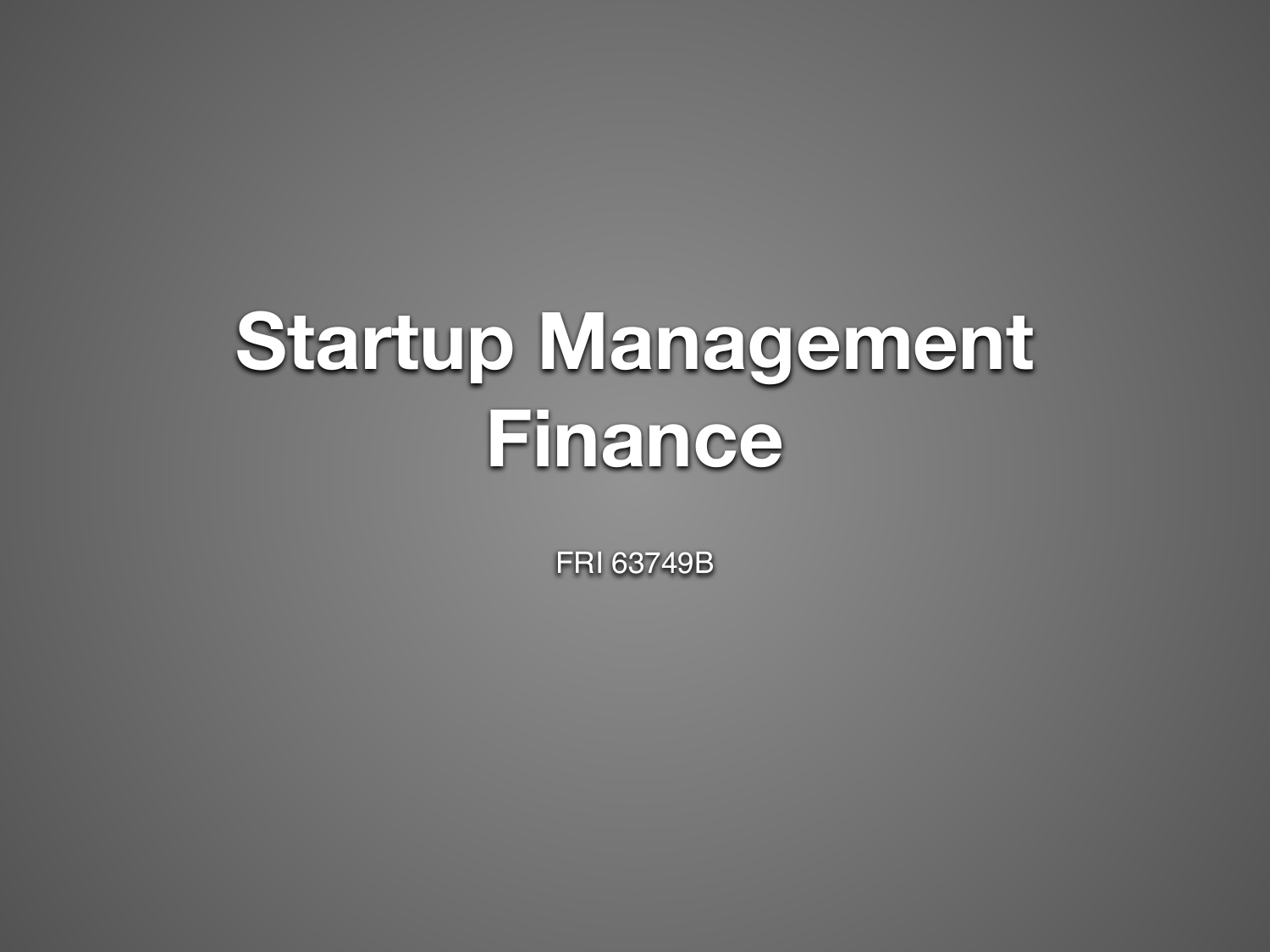### **Balance Sheet**

| <b>Assets</b>         |        |                      | <b>Liabilities and Equity</b> |        |        |
|-----------------------|--------|----------------------|-------------------------------|--------|--------|
| <b>Current Assets</b> |        |                      | 12.800 Liabilities            |        | 30.000 |
| Cash                  | 6.600  |                      | Credit Cards                  | 5.000  |        |
| Accounts Receivable   | 6.200  |                      | Accounts Payable              | 25.000 |        |
| <b>Fixed Assets</b>   |        | <b>25.000 Equity</b> |                               |        | 7.800  |
| Tools and equipment   | 25.000 |                      | Capital                       | 7000   |        |
|                       |        |                      | Retained Earnings             | 800    |        |
| <b>Total</b>          |        | 37.800 Total         |                               |        | 37.800 |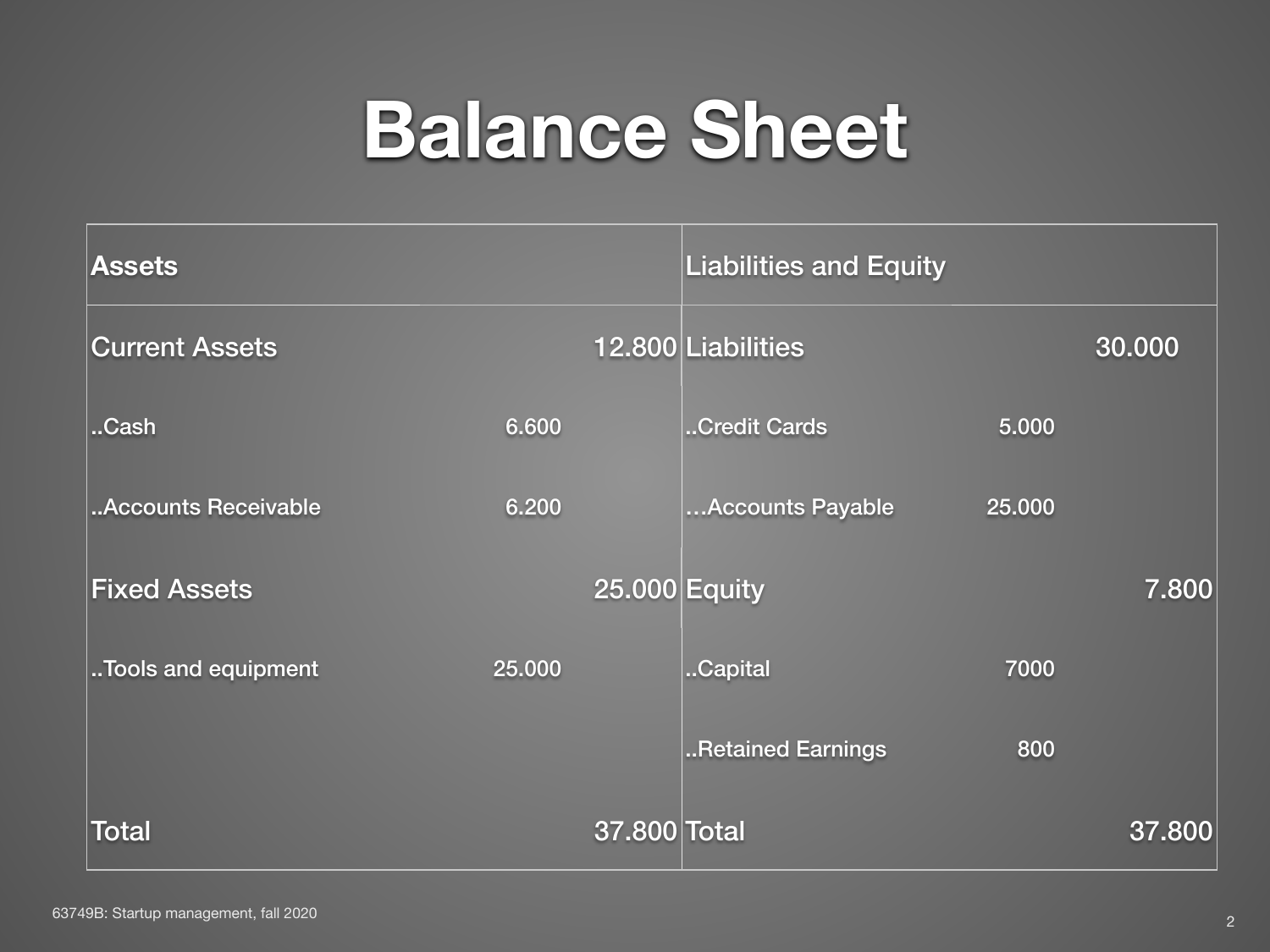#### **Current Assets**

- Cash and Cash Equivalents
- Accounts Receivables
- Prepaid Expenses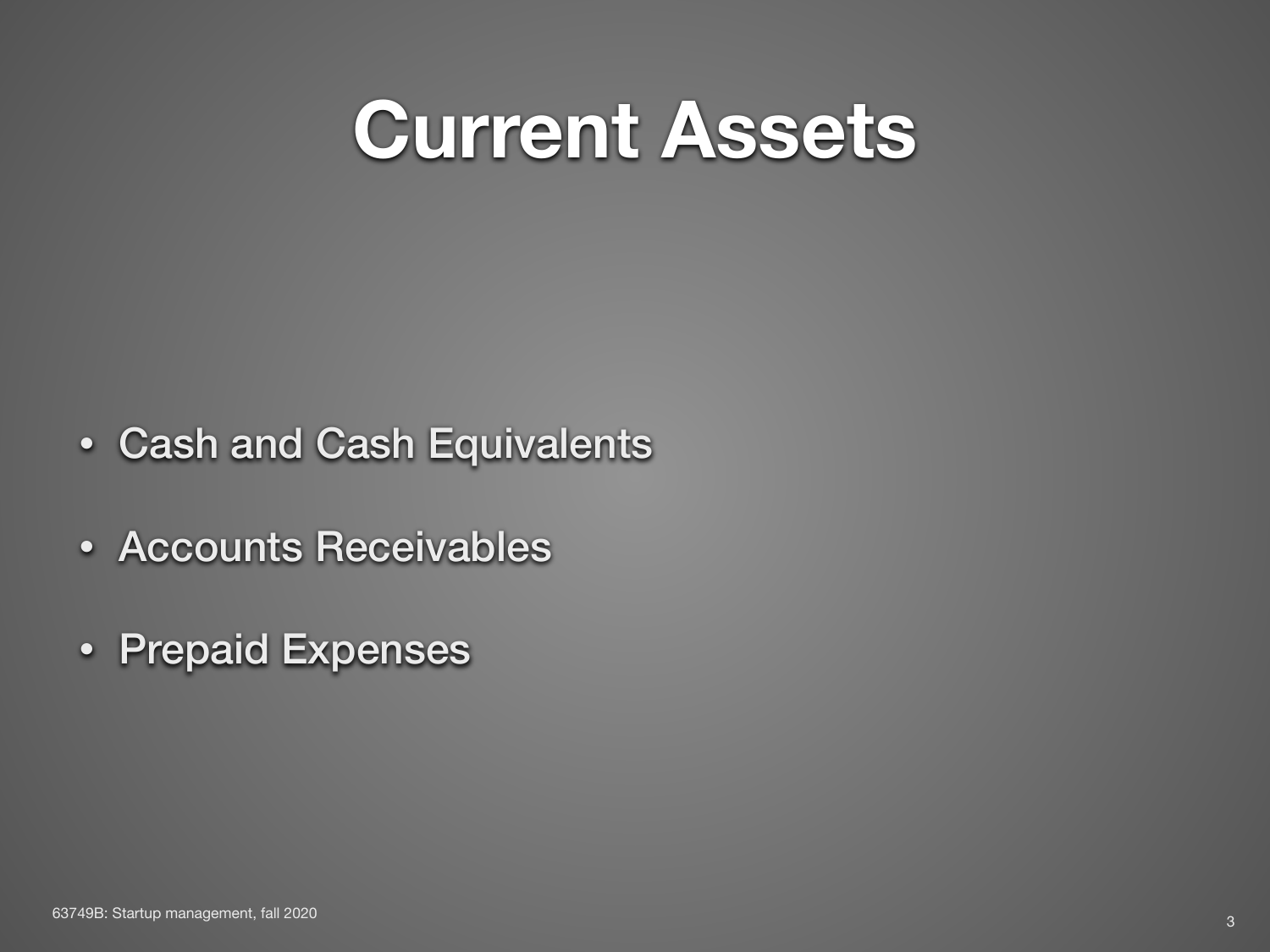#### **Fixed Assets**

- Property, plant and equipment
- Intangible assets
- Investments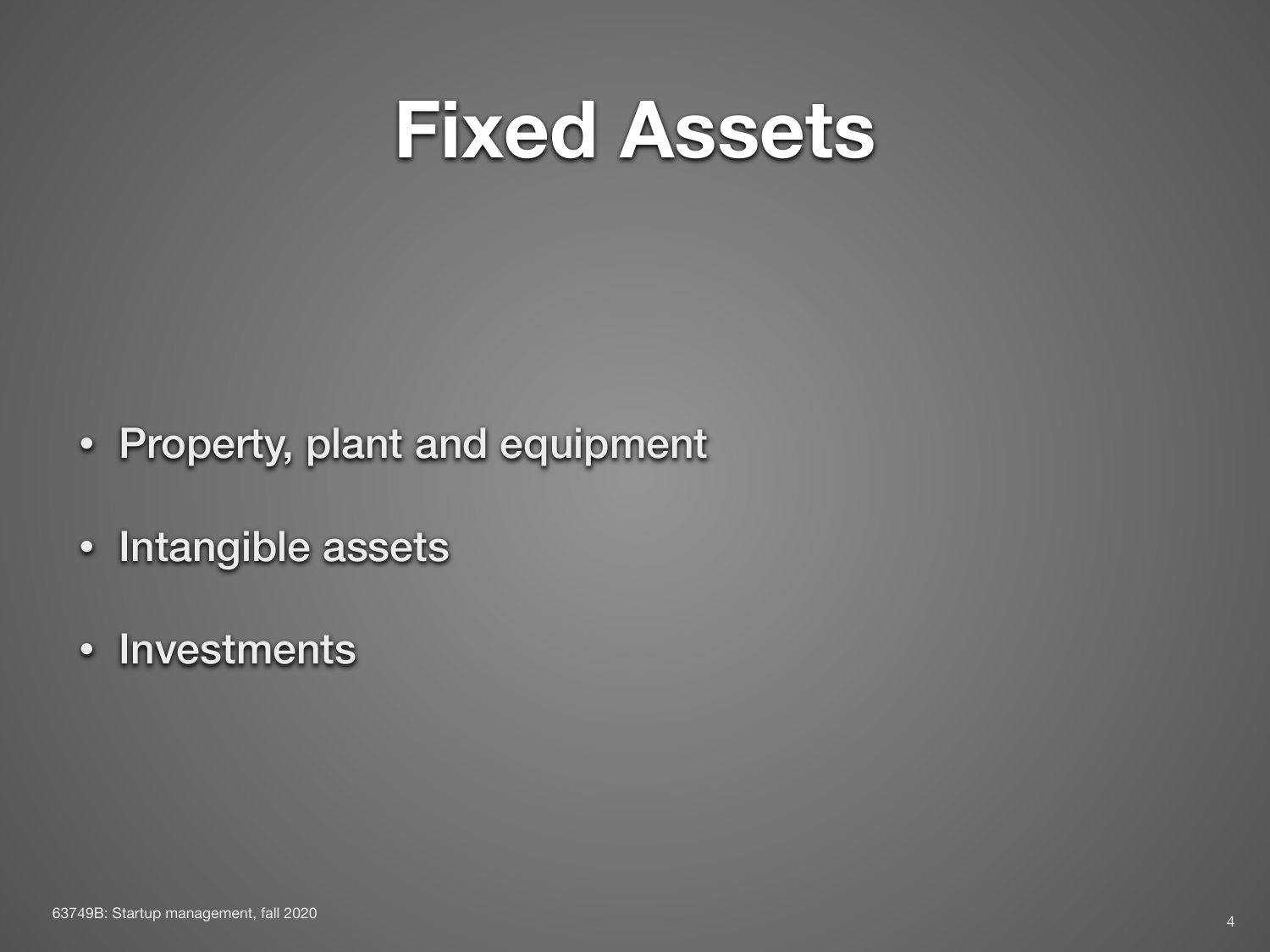#### **Liabilities**

- Accounts payable
- Financial liabilities
- Unearned revenue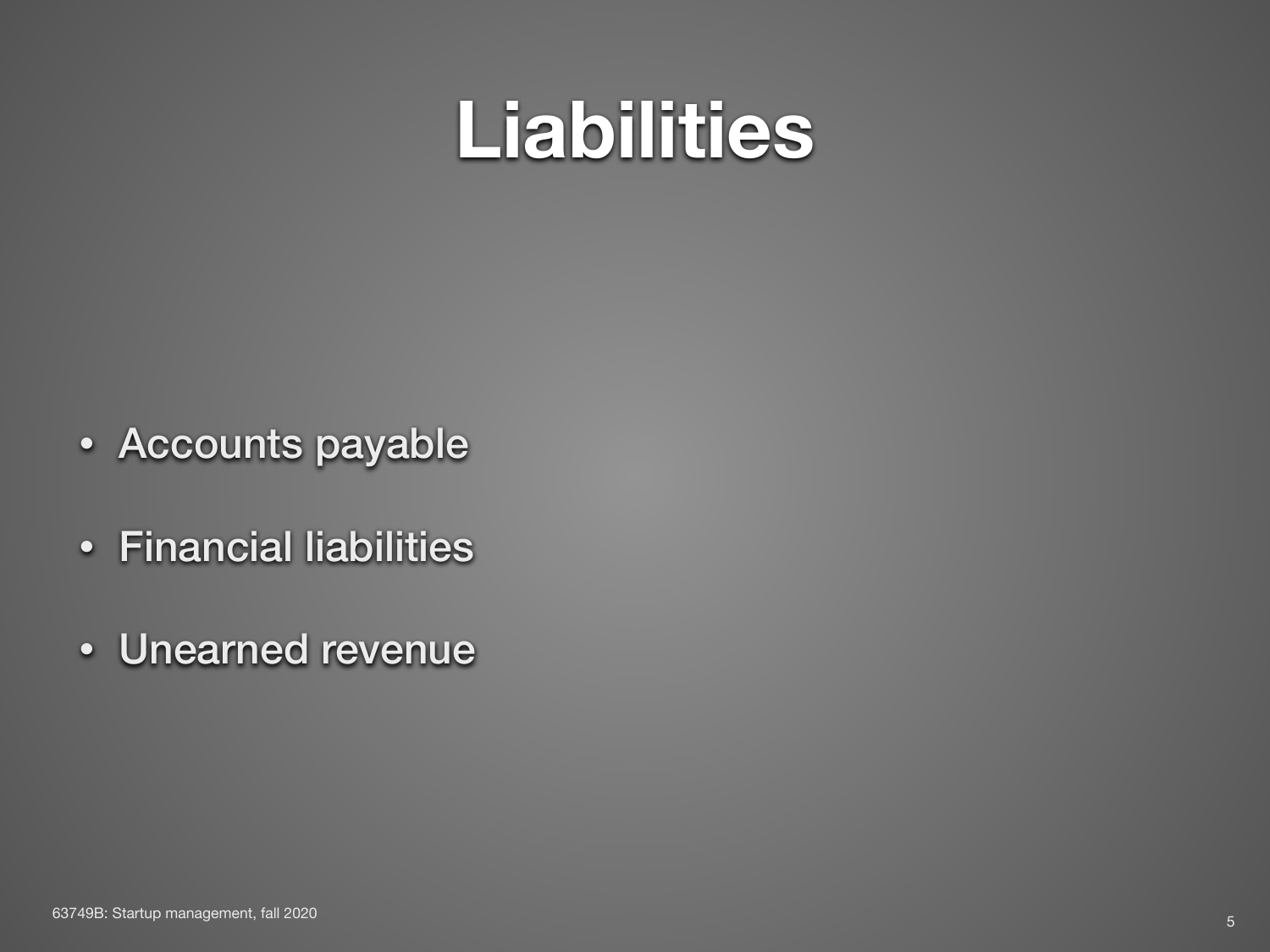

- Capital
- Retained earnings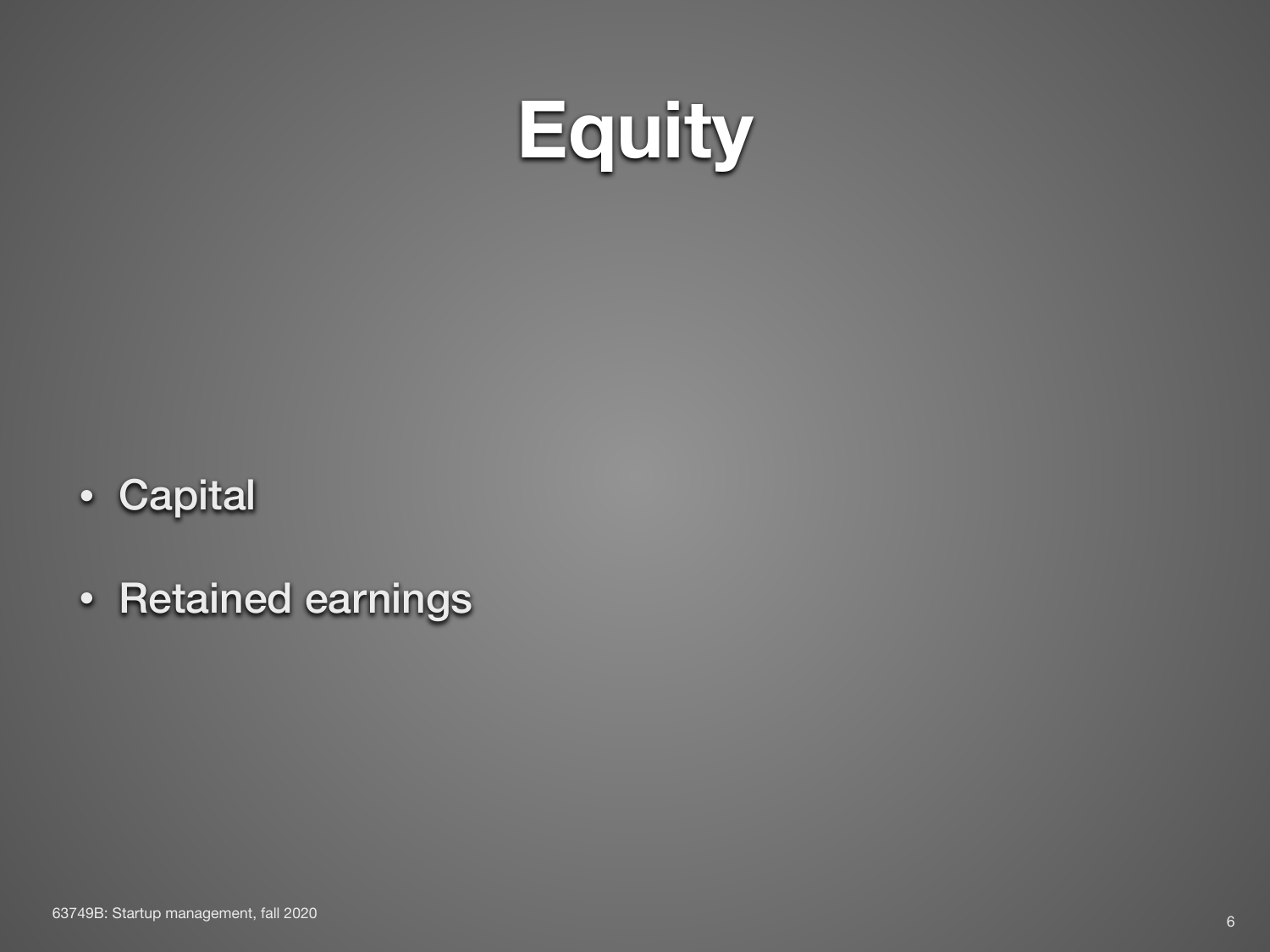### Profit and Loss

| <b>Operating Revenue</b>                              |        | 15.000 |  |  |  |  |
|-------------------------------------------------------|--------|--------|--|--|--|--|
| Operating Revenue - Sales                             | 15.000 |        |  |  |  |  |
| <b>Gross Profit</b>                                   |        | 8.000  |  |  |  |  |
| Operating Expenses - Cost of goods sold               | 7.000  |        |  |  |  |  |
| Selling, General and Administrative Expenses (SG&A) - |        | 2.000  |  |  |  |  |
| Rent                                                  | 1.500  |        |  |  |  |  |
| Insurance                                             | 250    |        |  |  |  |  |
| Office supplies                                       | 150    |        |  |  |  |  |
| Utilities                                             | 50     |        |  |  |  |  |
| Amortisation/Depreciation                             | 50     |        |  |  |  |  |
| <b>Operating Income</b>                               |        | 6.000  |  |  |  |  |
| <b>Other Income (Expenses)</b>                        |        |        |  |  |  |  |
| Loan interest                                         | $-500$ |        |  |  |  |  |
| <b>Earnings Before Income Taxes</b>                   |        | 5.500  |  |  |  |  |
| Income Taxes                                          | 1.000  |        |  |  |  |  |
| <b>Net Earnings</b>                                   |        | 4.500  |  |  |  |  |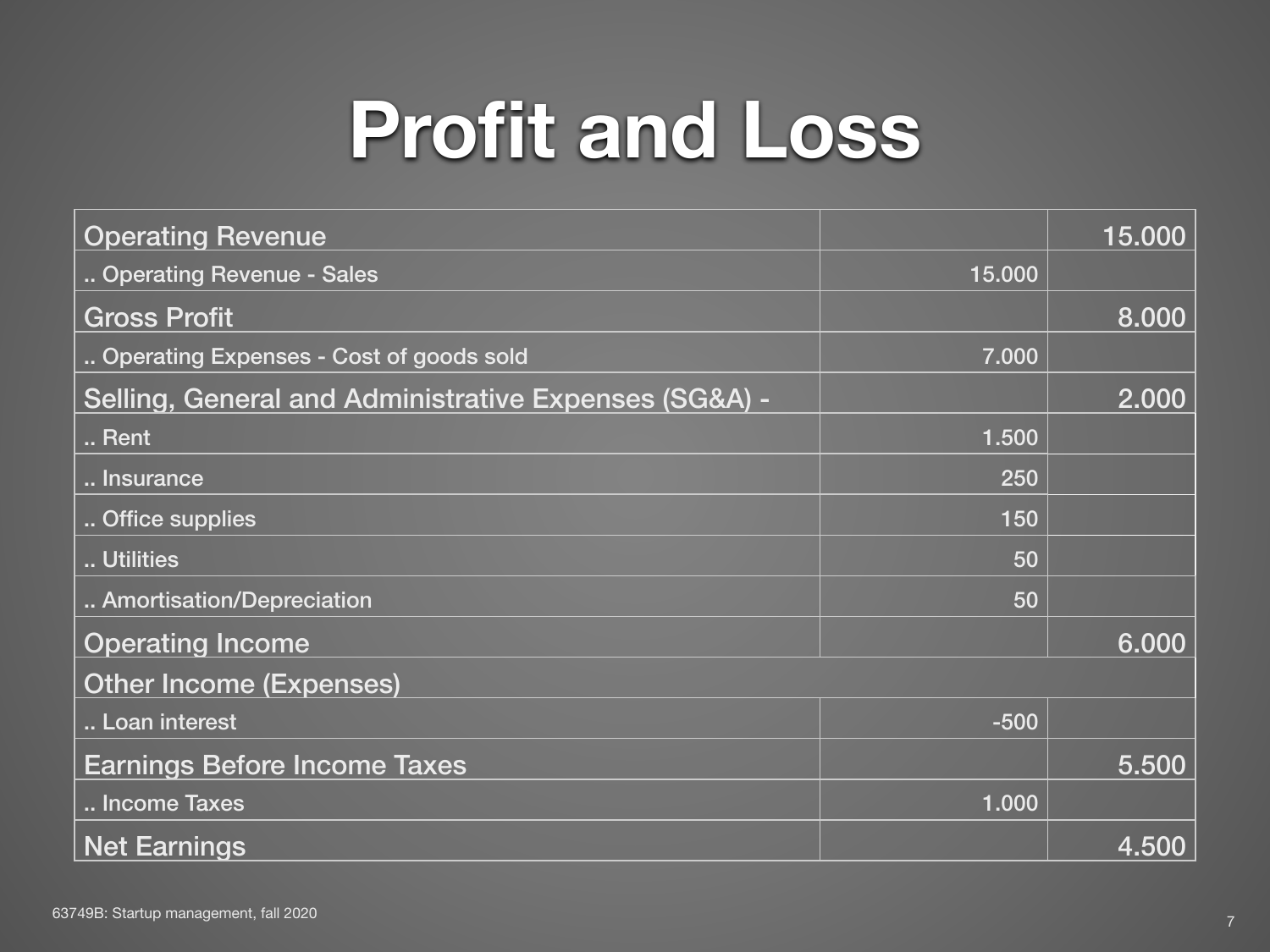#### **Cash Flow**

| <b>Description</b>                | Q1    | Q2      | Q <sub>3</sub> | Q4           |
|-----------------------------------|-------|---------|----------------|--------------|
| <b>Cash flow from operations</b>  | 10    | 10      | 10             | 8            |
| Sales (paid in cash)              | 30    | 40      | 40             | 50           |
| Materials                         | $-10$ | $-20$   | $-20$          | $-30$        |
| Labor                             | $-10$ | $-10$   | $-10$          | $-12$        |
| <b>Cash flow from financing</b>   | 40    | $-11,4$ | $-11,4$        | $-13$        |
| I.lncoming loan                   | $+50$ |         |                | $\mathbf{0}$ |
| Loan repayment                    | $-5$  | $-5$    | $-5$           | $-5$         |
| Taxes                             | $-5$  | $-6,4$  | $-6,4$         | $-8$         |
| <b>Cash flow from investments</b> | 30    |         |                | 0            |
| Seed                              | 30    |         |                | $\mathbf{0}$ |
| <b>Net Cash flow</b>              | 80    | $-1,4$  | -1,4           | -5           |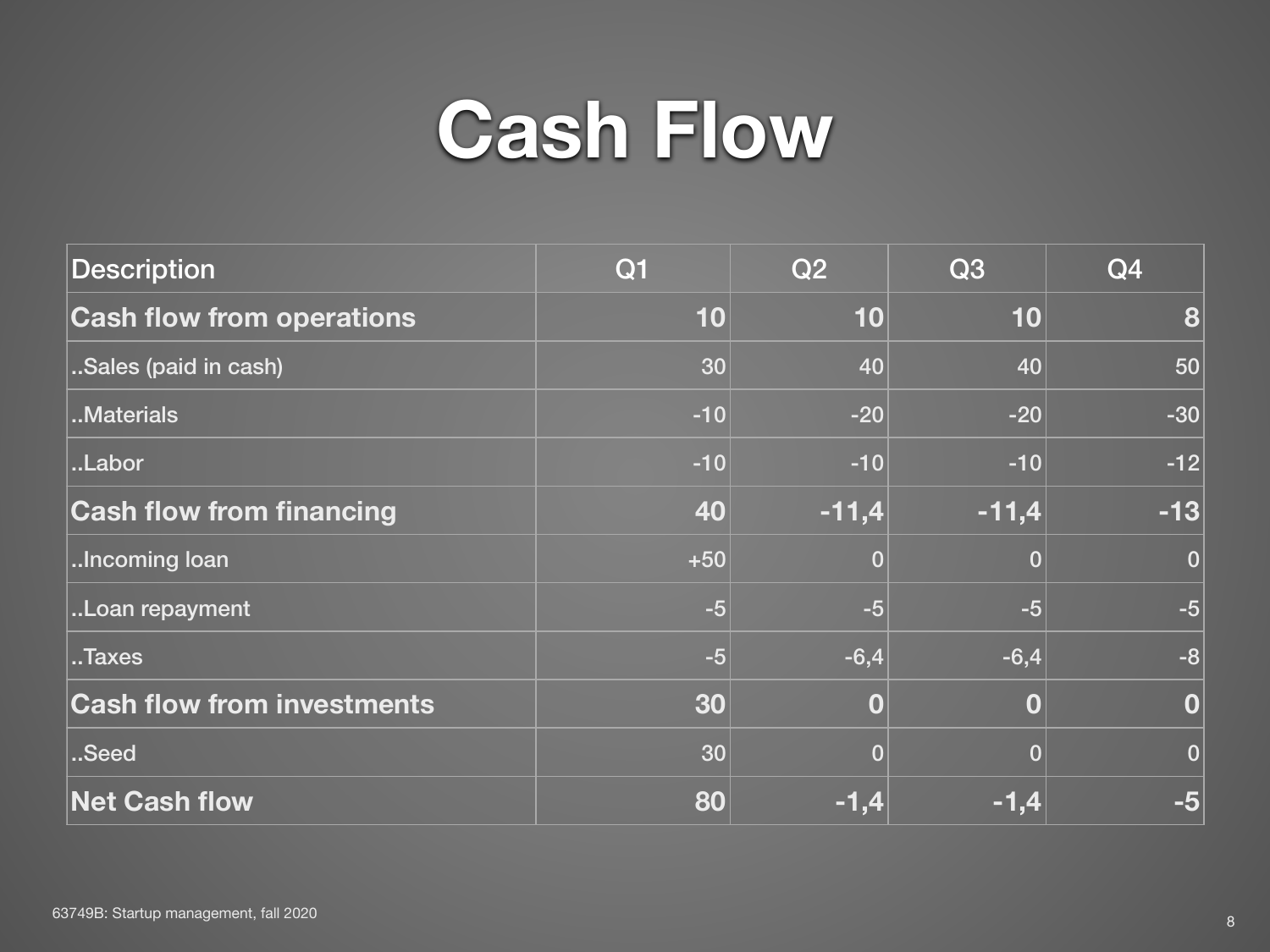# **Planning**

- use common sense
- plan for 12 month
- review every quarter

**Expenses total Salaries** ..Development ..Mktg & Sales ..Operations ..Mngmt ..taxes+benefits **Professional Fees** ..Legal ..Accounting ..Other **Rent & expenses** ..rent - SLO ..rent/desks - US ..rent/app - US **Communication expenses** ..Telephones **IT Costs** ..Hosting ..Equipment **Travel Marketing & advertising**

**Initial manufacturing costs** Tooling and packaging Certifications FCC, etc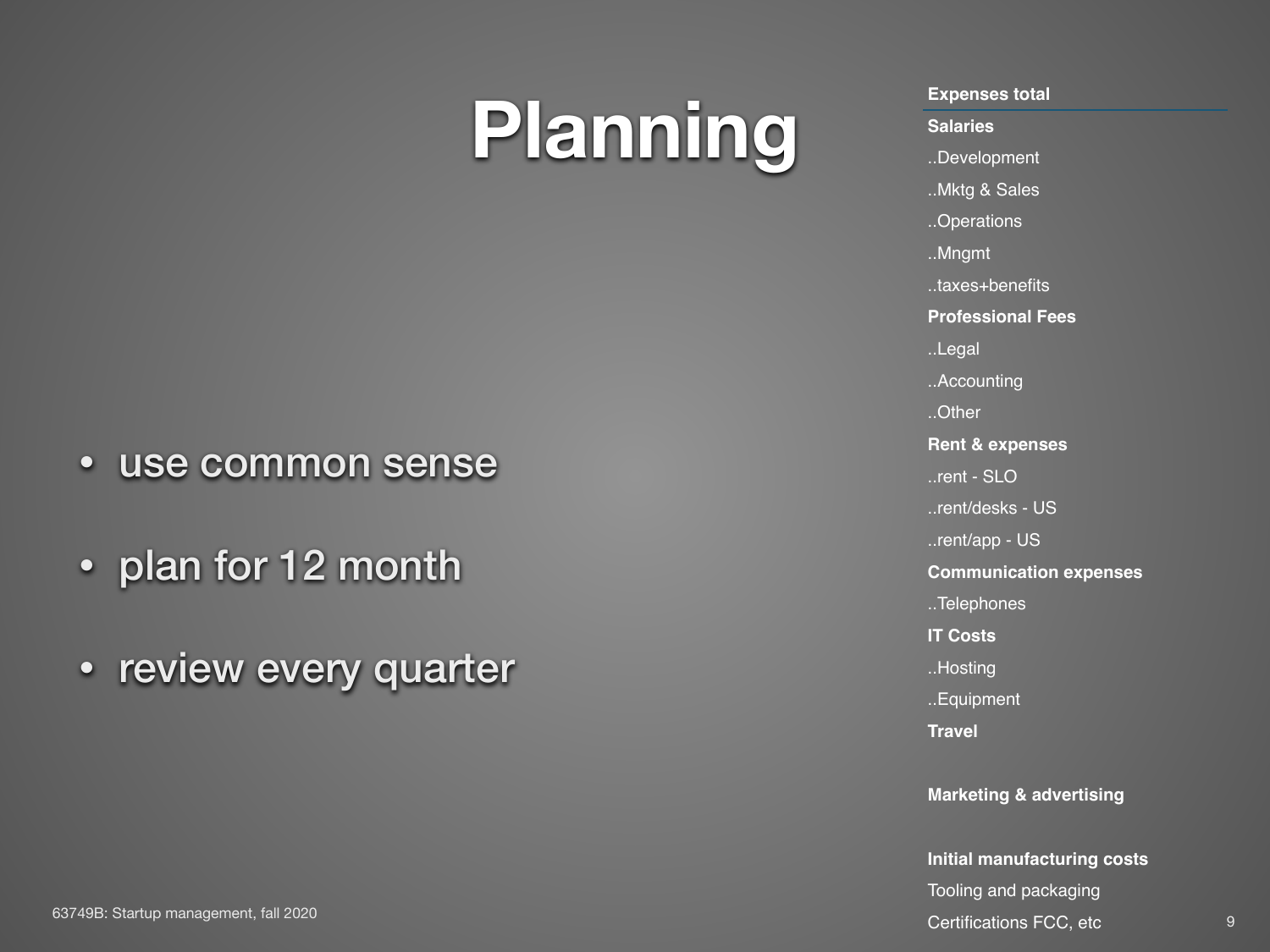# **Objectives and Key Results**

- A long term objective, choose 1-3
- Each objective measured by 3-5 key results
- Follow the KRs regularly (weekly)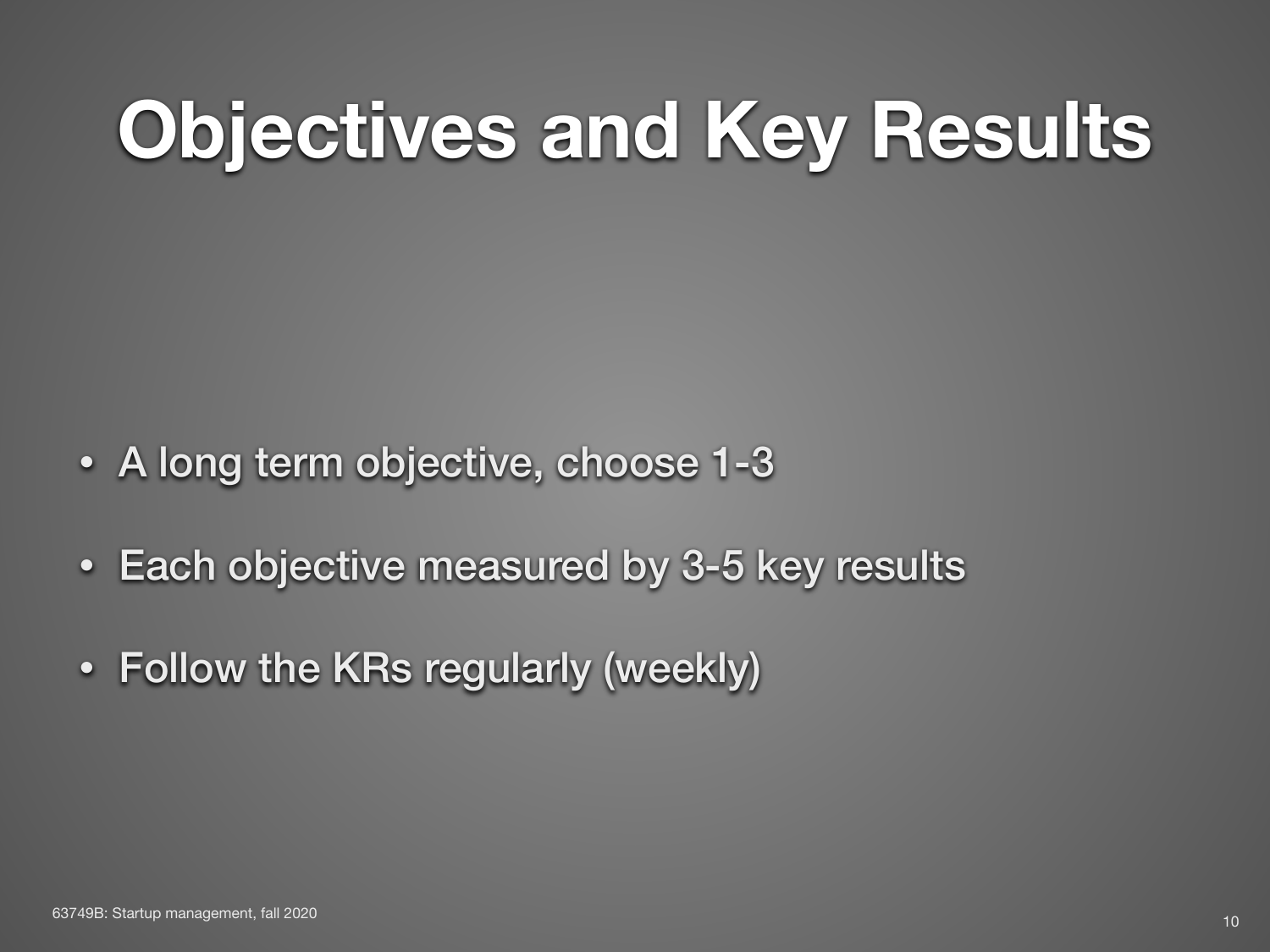# **Key Performance Indicators**

- set of performance measures
- well defined and quantifiable
- it should be as close to operation as possible